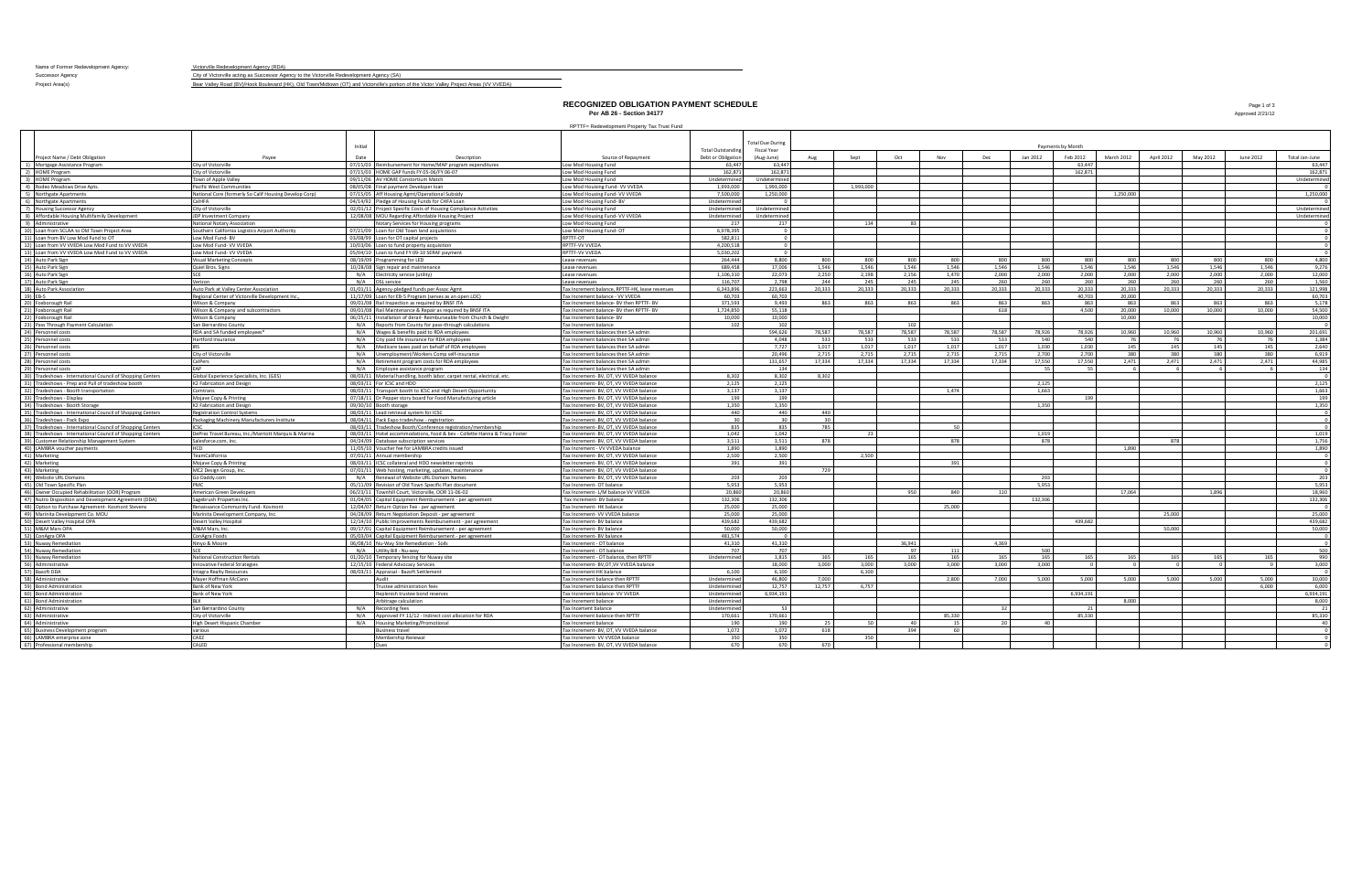| Initial<br><b>Total Outstandin</b><br>Fiscal Year<br>Oct<br>March 2012<br>Anril 2012<br>May 2012<br>Aug<br>Sent<br>Dec<br>Jan 2012<br>Feb 2012<br>Project Name / Debt Obligation<br>Date<br>Description<br>Source of Repayment<br>Nov<br>Pavee<br>Debt or Obligatio<br>(Aug-June)<br>08/16/10 Installation of public infrastructure per agreement<br>700,000<br>700,000<br>Tax Increment-BV balance<br>zarious<br>69) Administrative<br>City of Victorville<br>Vehicle fuel & maintenance, stock office supplies<br><b>Undetermine</b><br>1.880<br>380<br>235<br>150<br>N/A<br>Tax Increment balance then SA admin<br>148<br>146<br>136<br>23!<br>150<br>150<br>70) Administrative<br>763<br>100<br>Verizon/Nextel/Sprint<br>117<br>127<br>86<br>48<br>85<br>$100 -$<br>100<br>Tax Increment balance<br><b>Wireless services</b><br>76<br>712<br>75<br>71) Administrative<br>N/A Postage<br>Undetermine<br>75 I<br>FedEx/OnTrac/US Postal Svc<br>Tax Increment balance then SA admin<br>15<br>134<br>46<br>62<br>75<br>75<br>72) Administrative<br>N/A<br>1.971<br>127<br>138<br>133<br>127<br>610<br>150<br>150<br>150<br>150<br>Office Depot/Works/Dell/Costco/HD Laser/ Misc<br>Tax Increment balance then SA admin<br>Undetermine<br>87<br>ailn<br>212<br>73) Administrative<br>N/A<br>49<br>100<br>nnovative Printing Concepts<br><b>Business Cards</b><br>Tax Increment balance<br>63<br>5.920<br>74) Administrative<br>N/A<br>Undetermine<br>678<br>422<br>425<br>645<br>Dept Bill<br>Tax Increment balance then SA admin<br>757<br>804<br>645<br>300<br>300<br><b>SCF</b><br>645<br>75) Administrative<br>N/A<br>405<br>70<br>52<br>38 I<br>City of Victorville - Water<br>Dent Bill<br>Tax Increment balance then SA admir<br>Undetermine<br>44<br>46<br>41<br>38<br>20<br>$-38$<br>76) Administrative<br>459<br>55.<br>55<br>Southwest Gas<br>N/A Dent Bill<br>13<br>19 <sup>1</sup><br>32 <sup>1</sup><br>101<br>55.<br>16<br>55.<br>30 | June 2012<br>Total Jan-June<br>700.000<br>700.000<br>150<br>1.070<br>385<br>$\sqrt{ }$<br>450<br>75 L<br>150<br>1.360<br>100 |
|----------------------------------------------------------------------------------------------------------------------------------------------------------------------------------------------------------------------------------------------------------------------------------------------------------------------------------------------------------------------------------------------------------------------------------------------------------------------------------------------------------------------------------------------------------------------------------------------------------------------------------------------------------------------------------------------------------------------------------------------------------------------------------------------------------------------------------------------------------------------------------------------------------------------------------------------------------------------------------------------------------------------------------------------------------------------------------------------------------------------------------------------------------------------------------------------------------------------------------------------------------------------------------------------------------------------------------------------------------------------------------------------------------------------------------------------------------------------------------------------------------------------------------------------------------------------------------------------------------------------------------------------------------------------------------------------------------------------------------------------------------------------------------------------------------------------------------------------------------------------------------------------------------------------------------------------------|------------------------------------------------------------------------------------------------------------------------------|
| 68) Dr Pepper OPA                                                                                                                                                                                                                                                                                                                                                                                                                                                                                                                                                                                                                                                                                                                                                                                                                                                                                                                                                                                                                                                                                                                                                                                                                                                                                                                                                                                                                                                                                                                                                                                                                                                                                                                                                                                                                                                                                                                                  |                                                                                                                              |
|                                                                                                                                                                                                                                                                                                                                                                                                                                                                                                                                                                                                                                                                                                                                                                                                                                                                                                                                                                                                                                                                                                                                                                                                                                                                                                                                                                                                                                                                                                                                                                                                                                                                                                                                                                                                                                                                                                                                                    |                                                                                                                              |
|                                                                                                                                                                                                                                                                                                                                                                                                                                                                                                                                                                                                                                                                                                                                                                                                                                                                                                                                                                                                                                                                                                                                                                                                                                                                                                                                                                                                                                                                                                                                                                                                                                                                                                                                                                                                                                                                                                                                                    |                                                                                                                              |
|                                                                                                                                                                                                                                                                                                                                                                                                                                                                                                                                                                                                                                                                                                                                                                                                                                                                                                                                                                                                                                                                                                                                                                                                                                                                                                                                                                                                                                                                                                                                                                                                                                                                                                                                                                                                                                                                                                                                                    |                                                                                                                              |
|                                                                                                                                                                                                                                                                                                                                                                                                                                                                                                                                                                                                                                                                                                                                                                                                                                                                                                                                                                                                                                                                                                                                                                                                                                                                                                                                                                                                                                                                                                                                                                                                                                                                                                                                                                                                                                                                                                                                                    |                                                                                                                              |
|                                                                                                                                                                                                                                                                                                                                                                                                                                                                                                                                                                                                                                                                                                                                                                                                                                                                                                                                                                                                                                                                                                                                                                                                                                                                                                                                                                                                                                                                                                                                                                                                                                                                                                                                                                                                                                                                                                                                                    |                                                                                                                              |
|                                                                                                                                                                                                                                                                                                                                                                                                                                                                                                                                                                                                                                                                                                                                                                                                                                                                                                                                                                                                                                                                                                                                                                                                                                                                                                                                                                                                                                                                                                                                                                                                                                                                                                                                                                                                                                                                                                                                                    |                                                                                                                              |
|                                                                                                                                                                                                                                                                                                                                                                                                                                                                                                                                                                                                                                                                                                                                                                                                                                                                                                                                                                                                                                                                                                                                                                                                                                                                                                                                                                                                                                                                                                                                                                                                                                                                                                                                                                                                                                                                                                                                                    | 2.835<br>300                                                                                                                 |
|                                                                                                                                                                                                                                                                                                                                                                                                                                                                                                                                                                                                                                                                                                                                                                                                                                                                                                                                                                                                                                                                                                                                                                                                                                                                                                                                                                                                                                                                                                                                                                                                                                                                                                                                                                                                                                                                                                                                                    | 20 <sup>1</sup><br>205                                                                                                       |
| Undetermine<br>Tax Increment balance then SA admin                                                                                                                                                                                                                                                                                                                                                                                                                                                                                                                                                                                                                                                                                                                                                                                                                                                                                                                                                                                                                                                                                                                                                                                                                                                                                                                                                                                                                                                                                                                                                                                                                                                                                                                                                                                                                                                                                                 | 30 <sup>1</sup><br>279                                                                                                       |
| 77) Administrative<br>11.286<br>1.104<br>1.048<br>1.313<br>1.359<br>600<br>600<br>opier rental/maintenance<br>Undetermine<br>1.072<br>2.400<br>1.200<br><b>Kerox</b><br>Successor Agency admin budget                                                                                                                                                                                                                                                                                                                                                                                                                                                                                                                                                                                                                                                                                                                                                                                                                                                                                                                                                                                                                                                                                                                                                                                                                                                                                                                                                                                                                                                                                                                                                                                                                                                                                                                                              | 6.759<br>600                                                                                                                 |
| <b>BNSF</b><br>78) Foxborough Rail<br>11/16/04 Industry Track Agreement (ITA<br>RPTTF-BV<br>Undetermine<br>Undetermine                                                                                                                                                                                                                                                                                                                                                                                                                                                                                                                                                                                                                                                                                                                                                                                                                                                                                                                                                                                                                                                                                                                                                                                                                                                                                                                                                                                                                                                                                                                                                                                                                                                                                                                                                                                                                             | Undetermined                                                                                                                 |
| 79) Oversight Board<br>City of Victorville<br>05/01/12 Meetings, staff time, etc. for oversight board business<br>RPTTF<br>Undetermined<br>Undetermine                                                                                                                                                                                                                                                                                                                                                                                                                                                                                                                                                                                                                                                                                                                                                                                                                                                                                                                                                                                                                                                                                                                                                                                                                                                                                                                                                                                                                                                                                                                                                                                                                                                                                                                                                                                             | Undetermined                                                                                                                 |
| RPTTF<br>02/01/12 Annual Administrative budget for Successor Agency<br>80) Successor Agency Administrative Budget<br>City of Victorville<br>5% or \$250K mir<br>Undetermine                                                                                                                                                                                                                                                                                                                                                                                                                                                                                                                                                                                                                                                                                                                                                                                                                                                                                                                                                                                                                                                                                                                                                                                                                                                                                                                                                                                                                                                                                                                                                                                                                                                                                                                                                                        | Undetermined                                                                                                                 |
| <b>RPTTF-HK</b><br>81) Desert Plazas OPA<br>World Premier Investments (WPI Development I and II)<br>11/18/08 Public Improvements Reimbursement - per agreement<br>4.507.42                                                                                                                                                                                                                                                                                                                                                                                                                                                                                                                                                                                                                                                                                                                                                                                                                                                                                                                                                                                                                                                                                                                                                                                                                                                                                                                                                                                                                                                                                                                                                                                                                                                                                                                                                                         |                                                                                                                              |
| 1.800.000<br>82) Church and Dwight OPA<br>Church & Dwight Co., Inc.<br>06/28/11 Capital Equipment Reimbursement - per agreement<br>RPTTF- BV                                                                                                                                                                                                                                                                                                                                                                                                                                                                                                                                                                                                                                                                                                                                                                                                                                                                                                                                                                                                                                                                                                                                                                                                                                                                                                                                                                                                                                                                                                                                                                                                                                                                                                                                                                                                       |                                                                                                                              |
| 83) WBW Inc. Land Swap Agreement<br>07/10/06 Grading required per agreement<br>RPTTF-RV<br>50,00<br><b>Indetermined contractor</b>                                                                                                                                                                                                                                                                                                                                                                                                                                                                                                                                                                                                                                                                                                                                                                                                                                                                                                                                                                                                                                                                                                                                                                                                                                                                                                                                                                                                                                                                                                                                                                                                                                                                                                                                                                                                                 |                                                                                                                              |
| RPTTF<br>84) Administrative<br>Green, de Bortnowsky & Quintanilla<br>Attorney Bills - General Rep. and project specific<br>Undetermine<br>200.080<br>5.993<br>9.729<br>4.358<br>35,000<br>35.000<br>35.000<br>35,000<br>20,000<br>N/A                                                                                                                                                                                                                                                                                                                                                                                                                                                                                                                                                                                                                                                                                                                                                                                                                                                                                                                                                                                                                                                                                                                                                                                                                                                                                                                                                                                                                                                                                                                                                                                                                                                                                                              | 180.000<br>20,000                                                                                                            |
| 85) Administrative<br>RPTTF<br>15.060<br>3.000<br>3.000<br>3.000<br>Rosenow Spevacek Group<br>N/A Fiscal consulting services/continuing disclosure reports<br>Undetermine<br>60<br>3.000<br>$\sim$                                                                                                                                                                                                                                                                                                                                                                                                                                                                                                                                                                                                                                                                                                                                                                                                                                                                                                                                                                                                                                                                                                                                                                                                                                                                                                                                                                                                                                                                                                                                                                                                                                                                                                                                                 | 3.000<br>15.000                                                                                                              |
| 86) Administrative<br>01/15/10<br>RPTTF-VV VVEDA<br>25.486<br>3.000<br>3.000<br>3.000<br>3.000<br>Graves & King<br>Attorney Bills - Lamar Dispute<br>Undetermin<br>7.486<br>3.000                                                                                                                                                                                                                                                                                                                                                                                                                                                                                                                                                                                                                                                                                                                                                                                                                                                                                                                                                                                                                                                                                                                                                                                                                                                                                                                                                                                                                                                                                                                                                                                                                                                                                                                                                                  | 3,000<br>18,000                                                                                                              |
| 87) Administrative<br>06/15/10 Attorney Bills - Nu-way contamination<br>RPTTF - OT<br>48.114<br>9.450<br>Best, Best & Kriege<br>Undetermine<br>7.091<br>3.337<br>4.611<br>4.725<br>4.725<br>4.725<br>4.725                                                                                                                                                                                                                                                                                                                                                                                                                                                                                                                                                                                                                                                                                                                                                                                                                                                                                                                                                                                                                                                                                                                                                                                                                                                                                                                                                                                                                                                                                                                                                                                                                                                                                                                                         | 4.725<br>33.075                                                                                                              |
| 88) Nuway Remediation<br>RPTTF - OT<br>80.000<br>20.000<br>Vinyo & Moore<br>Nu-Way Site Remediation - Ground Water<br>Undetermine<br>20,000<br>20,000                                                                                                                                                                                                                                                                                                                                                                                                                                                                                                                                                                                                                                                                                                                                                                                                                                                                                                                                                                                                                                                                                                                                                                                                                                                                                                                                                                                                                                                                                                                                                                                                                                                                                                                                                                                              | 20,000<br>80.000                                                                                                             |
| 89) Nuway Remediation<br>RPTTF - OT<br>15,625<br>ahontan Water Board<br>Undetermin<br>3.125<br>3.125<br>3.125<br>Clean-up Oversight                                                                                                                                                                                                                                                                                                                                                                                                                                                                                                                                                                                                                                                                                                                                                                                                                                                                                                                                                                                                                                                                                                                                                                                                                                                                                                                                                                                                                                                                                                                                                                                                                                                                                                                                                                                                                | 15,625<br>3,125                                                                                                              |
| RPTTF - HK<br>90) Saturn (Pierce Bros.) DDA<br>various<br>02/07/07 Enforcement of DDA<br>Undetermine<br>$\sqrt{ }$                                                                                                                                                                                                                                                                                                                                                                                                                                                                                                                                                                                                                                                                                                                                                                                                                                                                                                                                                                                                                                                                                                                                                                                                                                                                                                                                                                                                                                                                                                                                                                                                                                                                                                                                                                                                                                 |                                                                                                                              |
| RPTTF<br>45.000<br>91) Commercial/Industrial Development projects<br>02/01/12 Real Estate Services related to asset liquidation<br>Undetermine<br>5.000<br>5.000<br>5.000<br>15.000<br>various                                                                                                                                                                                                                                                                                                                                                                                                                                                                                                                                                                                                                                                                                                                                                                                                                                                                                                                                                                                                                                                                                                                                                                                                                                                                                                                                                                                                                                                                                                                                                                                                                                                                                                                                                     | 15,000<br>45.000                                                                                                             |
| 92) Master Development Agreement for SCLA<br>12/27/10 Public Improvements Obligations - per agreement<br>RPTTF- VV VVEDA<br>tirling Capital Investments<br>Undetermin                                                                                                                                                                                                                                                                                                                                                                                                                                                                                                                                                                                                                                                                                                                                                                                                                                                                                                                                                                                                                                                                                                                                                                                                                                                                                                                                                                                                                                                                                                                                                                                                                                                                                                                                                                              |                                                                                                                              |
| 93) Disposition and Development Agreement<br>tirling Capital Investment<br>10/18/06 Public Improvements Obligations - per agreement<br>RPTTF- VV VVEDA<br>Undetermine<br>$\sqrt{ }$                                                                                                                                                                                                                                                                                                                                                                                                                                                                                                                                                                                                                                                                                                                                                                                                                                                                                                                                                                                                                                                                                                                                                                                                                                                                                                                                                                                                                                                                                                                                                                                                                                                                                                                                                                |                                                                                                                              |
| 94) Master Rail Agreement<br>10/18/06 Public Improvements- Rail<br>RPTTF- VV VVEDA<br>tirling Capital Investment<br>Undetermine                                                                                                                                                                                                                                                                                                                                                                                                                                                                                                                                                                                                                                                                                                                                                                                                                                                                                                                                                                                                                                                                                                                                                                                                                                                                                                                                                                                                                                                                                                                                                                                                                                                                                                                                                                                                                    |                                                                                                                              |
| 95) Master Development Agreement-DesertXpress<br>RPTTF- VV VVEDA<br>04/02/07 Tax Increment Reimbursement per agreement<br>Desert Express/TRED<br>Undetermine                                                                                                                                                                                                                                                                                                                                                                                                                                                                                                                                                                                                                                                                                                                                                                                                                                                                                                                                                                                                                                                                                                                                                                                                                                                                                                                                                                                                                                                                                                                                                                                                                                                                                                                                                                                       |                                                                                                                              |
| 96) Hillcrest Apartment Complex<br>Amcal<br>NSP federal grant funds<br>6.050.00<br>5.400.752<br>1.035.829<br>474,437<br>11/16/10 Rehabilitation of the 67 unit complex located at 15430 Culebra<br>437.987<br>596.301<br>1.088.531<br>737.907<br>1.029.760                                                                                                                                                                                                                                                                                                                                                                                                                                                                                                                                                                                                                                                                                                                                                                                                                                                                                                                                                                                                                                                                                                                                                                                                                                                                                                                                                                                                                                                                                                                                                                                                                                                                                         | 1.504.197                                                                                                                    |
| 97) Hillcrest Apartment Complex<br>11/17/10 Rehabilitation Residual Receipts Loan<br>620,000<br>620,000<br>270,000<br>350,000<br>NSP federal grant funds<br>Amcal                                                                                                                                                                                                                                                                                                                                                                                                                                                                                                                                                                                                                                                                                                                                                                                                                                                                                                                                                                                                                                                                                                                                                                                                                                                                                                                                                                                                                                                                                                                                                                                                                                                                                                                                                                                  | 620,000                                                                                                                      |
| 98) Hillcrest Apartment Complex<br>11/16/10 Mgmt Agmt/Operational Subsidy<br>182.285<br>27,789<br>27,789<br>Amcal<br>NSP federal grant funds<br>Undetermine<br>5.020<br>4.115<br>6.417<br>27.789<br>27.789<br>27.789                                                                                                                                                                                                                                                                                                                                                                                                                                                                                                                                                                                                                                                                                                                                                                                                                                                                                                                                                                                                                                                                                                                                                                                                                                                                                                                                                                                                                                                                                                                                                                                                                                                                                                                               | 27,789<br>166,733                                                                                                            |
| 06/16/10 Engineering Services<br>99) Hillcrest Apartment Complex<br>Merrell-Johnson Engineering<br>NSP federal grant funds<br>760<br>330<br>430<br>760                                                                                                                                                                                                                                                                                                                                                                                                                                                                                                                                                                                                                                                                                                                                                                                                                                                                                                                                                                                                                                                                                                                                                                                                                                                                                                                                                                                                                                                                                                                                                                                                                                                                                                                                                                                             | 760                                                                                                                          |
| 100) NSP Property in Escrow for Purchase<br>99.15<br>99.157<br>99.157<br>06/16/11 Baylor Drive, Victorville, CA 92392<br><b>Tiemp II Escrow</b><br>NSP federal grant funds                                                                                                                                                                                                                                                                                                                                                                                                                                                                                                                                                                                                                                                                                                                                                                                                                                                                                                                                                                                                                                                                                                                                                                                                                                                                                                                                                                                                                                                                                                                                                                                                                                                                                                                                                                         |                                                                                                                              |
| 101) NSP Property in Escrow for Purchase<br>65.033<br>06/21/11 Laurelwood Place, Victorville, CA 92392<br>65,03<br>65.033<br><b>Tiemp II Escrow</b><br>NSP federal grant funds                                                                                                                                                                                                                                                                                                                                                                                                                                                                                                                                                                                                                                                                                                                                                                                                                                                                                                                                                                                                                                                                                                                                                                                                                                                                                                                                                                                                                                                                                                                                                                                                                                                                                                                                                                     |                                                                                                                              |
| 22.584<br>22.584<br>102) Neighborhood Stabilization Program (NSP) Single Family<br>Bruce Scarbrough General Contractor<br>06/20/11 Rehab - Equestrian Way, Victorville<br>NSP federal grant funds<br>22.584                                                                                                                                                                                                                                                                                                                                                                                                                                                                                                                                                                                                                                                                                                                                                                                                                                                                                                                                                                                                                                                                                                                                                                                                                                                                                                                                                                                                                                                                                                                                                                                                                                                                                                                                        |                                                                                                                              |
| 24,511<br>24.511<br>103) Neighborhood Stabilization Program (NSP) Single Family<br><b>KNC Construction</b><br>06/20/11 Rehab - Doria Circle, Victorville<br>24.511<br>NSP federal grant funds                                                                                                                                                                                                                                                                                                                                                                                                                                                                                                                                                                                                                                                                                                                                                                                                                                                                                                                                                                                                                                                                                                                                                                                                                                                                                                                                                                                                                                                                                                                                                                                                                                                                                                                                                      |                                                                                                                              |
| 104) Neighborhood Stabilization Program (NSP) Single Family<br>06/20/11 Rehab - Colt Court (1), Victorville<br>22,802<br>22.802<br>22.802<br><b>Fast Track Constructio</b><br>NSP federal grant funds                                                                                                                                                                                                                                                                                                                                                                                                                                                                                                                                                                                                                                                                                                                                                                                                                                                                                                                                                                                                                                                                                                                                                                                                                                                                                                                                                                                                                                                                                                                                                                                                                                                                                                                                              |                                                                                                                              |
| 16,490<br>105) Neighborhood Stabilization Program (NSP) Single Family<br>American Green Developers<br>07/25/11 Rehab - Colt Court (2). Victorville<br>NSP federal grant funds<br>16.490<br>8.729<br>7.761                                                                                                                                                                                                                                                                                                                                                                                                                                                                                                                                                                                                                                                                                                                                                                                                                                                                                                                                                                                                                                                                                                                                                                                                                                                                                                                                                                                                                                                                                                                                                                                                                                                                                                                                          |                                                                                                                              |
| 17,606<br>106) Neighborhood Stabilization Program (NSP) Single Family<br>Conco Construction<br>17.606<br>17.606<br>08/18/11 Rehab - Sunchaser Street, Victorville<br>NSP federal grant funds                                                                                                                                                                                                                                                                                                                                                                                                                                                                                                                                                                                                                                                                                                                                                                                                                                                                                                                                                                                                                                                                                                                                                                                                                                                                                                                                                                                                                                                                                                                                                                                                                                                                                                                                                       |                                                                                                                              |
| 107) Neighborhood Stabilization Program (NSP) Single Family<br>50,525<br>50.525<br>50.525<br><b>Jnknown Contractor</b><br>Rehab - Ironstone Circle, Victorville<br>NSP federal grant funds                                                                                                                                                                                                                                                                                                                                                                                                                                                                                                                                                                                                                                                                                                                                                                                                                                                                                                                                                                                                                                                                                                                                                                                                                                                                                                                                                                                                                                                                                                                                                                                                                                                                                                                                                         | 50,525                                                                                                                       |
| 108) Neighborhood Stabilization Program (NSP) Single Family<br>Rehab - Laurelwood Road, Victorville<br>54.050<br>54.050<br>54.050<br><b>Jnknown Contractor</b><br>NSP federal grant funds                                                                                                                                                                                                                                                                                                                                                                                                                                                                                                                                                                                                                                                                                                                                                                                                                                                                                                                                                                                                                                                                                                                                                                                                                                                                                                                                                                                                                                                                                                                                                                                                                                                                                                                                                          | 54.050                                                                                                                       |
| 109) Neighborhood Stabilization Program (NSP) Single Family<br>50,600<br>50.600<br>50.600<br><b>Jnknown Contractor</b><br>Rehab - Baylor Drive, Victorville<br>NSP federal grant funds                                                                                                                                                                                                                                                                                                                                                                                                                                                                                                                                                                                                                                                                                                                                                                                                                                                                                                                                                                                                                                                                                                                                                                                                                                                                                                                                                                                                                                                                                                                                                                                                                                                                                                                                                             | 50.600                                                                                                                       |
| 110) Neighborhood Stabilization Program (NSP) Single Family<br>1,821<br>500<br>N/A<br>FY 11/12 NSP SF Program Expenses<br>NSP federal grant funds<br>1,82<br>250<br>1.000<br><b>Jarious</b><br>71                                                                                                                                                                                                                                                                                                                                                                                                                                                                                                                                                                                                                                                                                                                                                                                                                                                                                                                                                                                                                                                                                                                                                                                                                                                                                                                                                                                                                                                                                                                                                                                                                                                                                                                                                  |                                                                                                                              |
| 111) Neighborhood Stabilization Program (NSP) Single Family<br>Maintenance and Utilities on NSP Properties<br>Undetermine<br>11.241<br>235<br>411<br>381<br>1.500<br>1.500<br>1.500<br>1.500<br>1.500<br><i><b>Jarious</b></i><br>N/A<br>NSP federal grant funds<br>784<br>431                                                                                                                                                                                                                                                                                                                                                                                                                                                                                                                                                                                                                                                                                                                                                                                                                                                                                                                                                                                                                                                                                                                                                                                                                                                                                                                                                                                                                                                                                                                                                                                                                                                                     | 1.500<br>9.000                                                                                                               |
| 12) Neighborhood Stabilization Program (NSP) Single Family<br>Alliant Insurance Services<br>General Liability Insurance for NSP properties<br>10,194<br>10.194<br>6.694<br>700<br>N/A<br>NSP federal grant funds<br>700<br>700<br>700                                                                                                                                                                                                                                                                                                                                                                                                                                                                                                                                                                                                                                                                                                                                                                                                                                                                                                                                                                                                                                                                                                                                                                                                                                                                                                                                                                                                                                                                                                                                                                                                                                                                                                              | 700<br>3.500                                                                                                                 |
| 113) Neighborhood Stabilization Program (NSP) Single Family<br>5,250<br>5,25<br>875<br>875<br>N/A<br>Marketing/Promotion for Workshop<br>875<br>875<br><b>Jarious</b><br>NSP federal grant funds<br>875                                                                                                                                                                                                                                                                                                                                                                                                                                                                                                                                                                                                                                                                                                                                                                                                                                                                                                                                                                                                                                                                                                                                                                                                                                                                                                                                                                                                                                                                                                                                                                                                                                                                                                                                            | 5,250<br>875                                                                                                                 |
| 114) Neighborhood Stabilization Program (NSP) Single Family<br><b>Jarious</b><br>Sales/Acquisition costs for NSP properties<br>96.728<br>24.182<br>24.182<br>24.182<br>N/A<br>NSP federal grant funds<br>Undetermine                                                                                                                                                                                                                                                                                                                                                                                                                                                                                                                                                                                                                                                                                                                                                                                                                                                                                                                                                                                                                                                                                                                                                                                                                                                                                                                                                                                                                                                                                                                                                                                                                                                                                                                               | 24.182<br>96.728                                                                                                             |
|                                                                                                                                                                                                                                                                                                                                                                                                                                                                                                                                                                                                                                                                                                                                                                                                                                                                                                                                                                                                                                                                                                                                                                                                                                                                                                                                                                                                                                                                                                                                                                                                                                                                                                                                                                                                                                                                                                                                                    |                                                                                                                              |
| 52.796.69<br>20,502.77<br>2,956,272<br>1.300.753<br>1.342.586<br>836.402<br>8.981.3<br>1.827.31<br>362,371<br>532.122<br>Totals - ROPS Page<br>607,76<br>891,14                                                                                                                                                                                                                                                                                                                                                                                                                                                                                                                                                                                                                                                                                                                                                                                                                                                                                                                                                                                                                                                                                                                                                                                                                                                                                                                                                                                                                                                                                                                                                                                                                                                                                                                                                                                    | 13,425,751<br>886,226                                                                                                        |
| <b>Totals - Other Obligations</b><br>922.318.34<br>15,942,38<br>4.368.57<br>33,522,61<br>209.37                                                                                                                                                                                                                                                                                                                                                                                                                                                                                                                                                                                                                                                                                                                                                                                                                                                                                                                                                                                                                                                                                                                                                                                                                                                                                                                                                                                                                                                                                                                                                                                                                                                                                                                                                                                                                                                    | 17,370,848<br>13,002,268                                                                                                     |
| 54,025,384<br>16.833.529<br>836,402<br>6.195.894<br>362,371<br><b>Totals - All Pages</b><br>975.115.035<br>817,146<br>2,956,272<br>1,300,753 1,342,586<br>8,981,313<br>532,122                                                                                                                                                                                                                                                                                                                                                                                                                                                                                                                                                                                                                                                                                                                                                                                                                                                                                                                                                                                                                                                                                                                                                                                                                                                                                                                                                                                                                                                                                                                                                                                                                                                                                                                                                                     | 30,796,599<br>13.888.494                                                                                                     |

**NOTES**<br>"City employees funded by RDA prior to March 2012 are: Joann Arroyo, Elaine Behrse, Liliana Collins, Sophie Escobar, Tracy Foster, Collette Hanna, Jamie Korby, Lesyenia Marin, Keith Metzler,<br>Terri Monteleone, Jenni